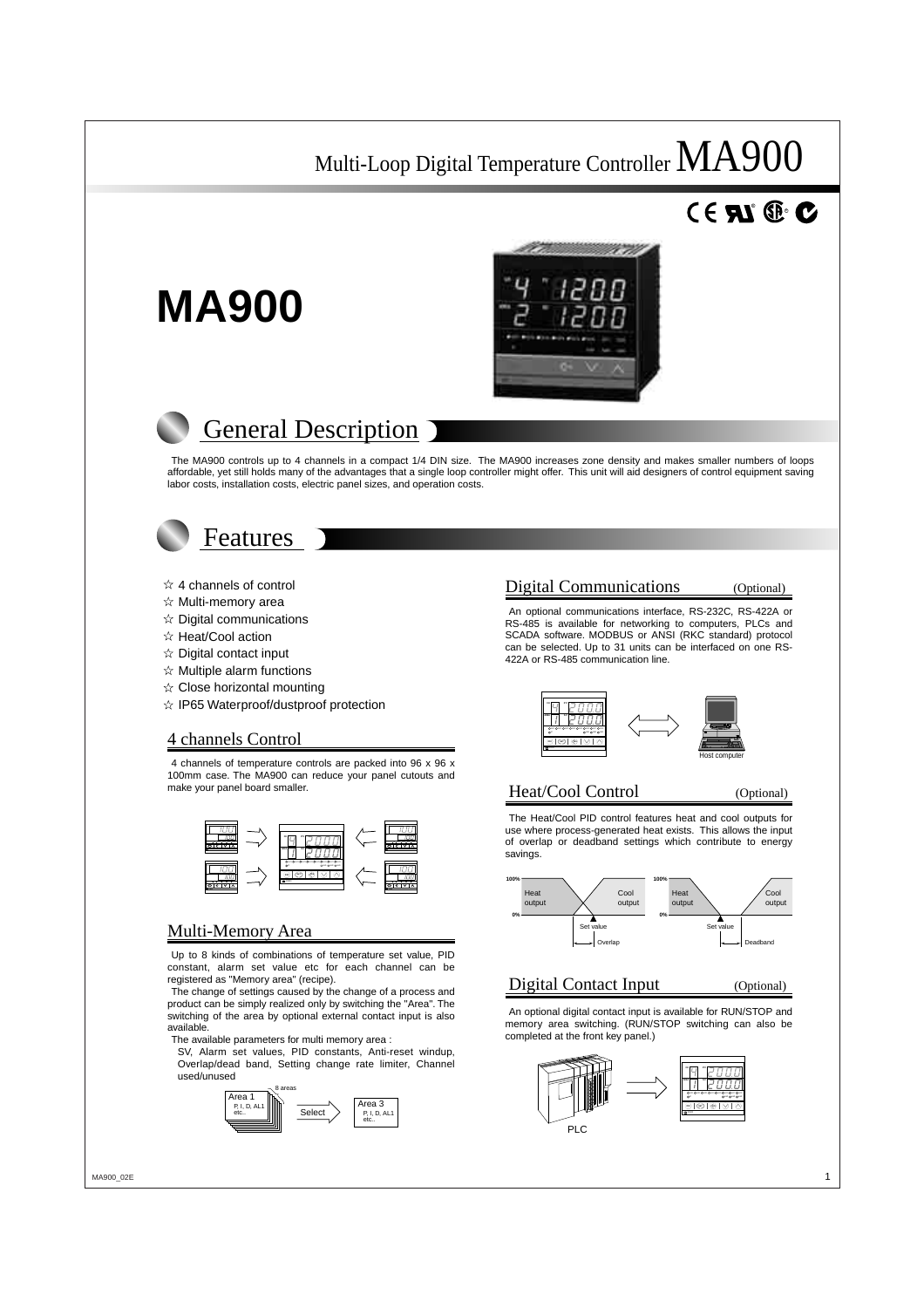## Features

#### Multiple Alarm Functions

The MA900 provides a wide selection of alarm types to configure up to three alarms. Alarm 1 (Standard) : Temperature alarms, Loop break alarm, FAIL Alarm 2 (Optional) :

Temperature alarms, Heater break alarm, FAIL

Alarm 3 (Optional) :

Temperature alarms, FAIL

Alarm output is common to all channels. But alarm 3 is available for optional independent output for each channel.







# **Specifications**

#### **Number of Inputs**

#### 4 points

**Input**<br>a) Thermocouple  $:$  K, J, R, S, B, E, T, N (JIS/IEC), PLII (NBS) W5Re/W26Re (ASTM), U, L (DIN)

•Influence of external resistance : Approx. 0.2µV/Ω

- •Input break action : Up-scale
- b) RTD : Pt100 (JIS/IEC), JPt100 (JIS)
- •Influence of input lead resistance : Approx. 0.01[%/Ω] of reading •Maximum 10Ω per wire •Input break action : Up-scale
	- •Input is not isolated.
- c) DC voltage : 0 to 5V, 1 to 5V, 0 to 10V •Input break action : Down-scale
- •Input is not isolated.

#### **Sampling Time**

#### 0.5 sec

#### **Input Filter**

First order lag digital filter Time constant 1 to 100 sec. (OFF when 0 is set)

#### **PV Bias**

- span to +span (Within -1999 to 9999)

### Close Horizontal Mounting (Optional)

The MA900 has been designed with a unique mounting bracket that allows close horizontal mounting of multiple instruments to save valuable panel space. Up to six units.

|               | Close horizontal mounting |                   |                 |               |                |  |  |  |
|---------------|---------------------------|-------------------|-----------------|---------------|----------------|--|--|--|
| <b>Family</b> | <b>Mariannia</b>          | <b>STATISTICS</b> | <b>Children</b> | <b>Carmen</b> | <b>Marinee</b> |  |  |  |

Six units maximum may be mounted together and maintain UL recognized, although it is possible to have more than six units.

#### Waterproof/Dustproof (Optional)

For operation in severe environments or when washdown is required, the IP65 rating is available for waterproof/dustproof protection.



#### Input Performance

#### **Measuring Accuracy**

- a) Thermocouple
	- $\pm$ (0.3% of reading + 1 digit) or  $\pm$ 2°C (4°F) whichever is larger •Accuracy is not guaranteed between 0 and 399°C (0 and 799°F) for type R, S and B.
	- •Accuracy is not guaranteed less than -100.0°C ( -158.0°F) for type K, J, T and U.
- b) RTD
- $\pm$ (0.3% of reading + 1 digit) or  $\pm$ 0.8°C (1.6°F) whichever is larger c) DC voltage

 $\pm$ (0.3% of span + 1 digit)

#### **Insulation Resistance**

More than 20MΩ (500V DC) between measured terminals and ground More than 20MΩ (500V DC) between power terminals and ground

#### **Dielectric Strength**

1000V AC for one minute between measured terminals and ground 1500V AC for one minute between power terminals and ground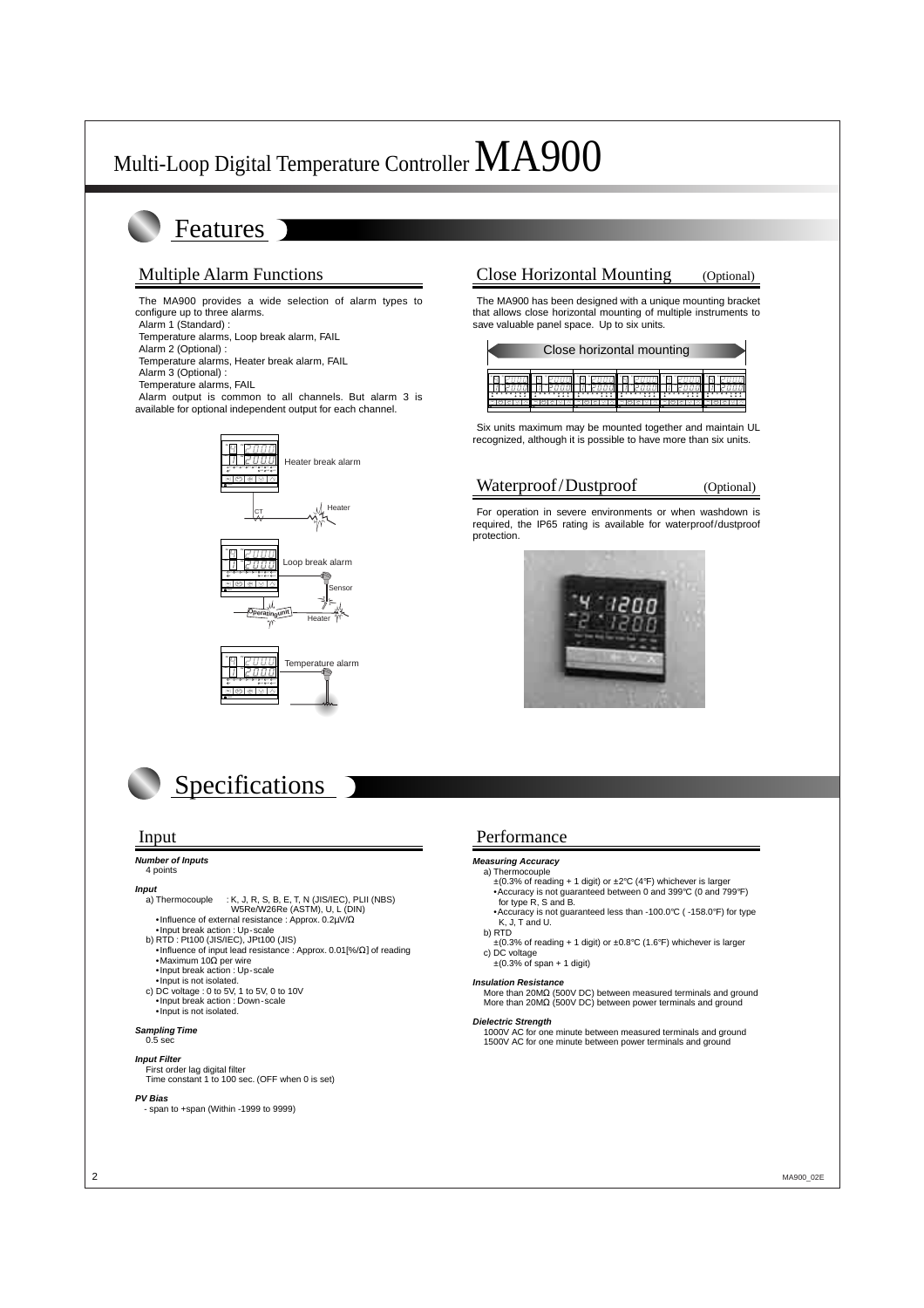#### Control

#### **Control Method**

- a) PID control (with autotuning function)
- •Available for reverse and direct action. (Specify when ordering.) b) Heat/Cool PID control (with autotuning function)
- •Air and water cooling types are available. (Specify when ordering.)

#### **Major Setting Range**

| Same as input range.                                                   |
|------------------------------------------------------------------------|
| Heat side proportional band : 1 to span (ON/OFF action when $P=0$ )    |
| •Differential gap at ON/OFF action is 2°C (°F) or 0.2%.                |
| Cool side proportional band: 1 to 1000% of heat side proportional band |
| 1 to 3600sec. $(P + D$ action when $I=0$ )                             |
| 1 to 3600sec. $(P + I$ action when $D=0$ )                             |
| Anti-Reset Windup(ARW): 1 to 100% of heat side proportional band       |
| (Integral action is OFF when ARW=0)                                    |
| -span to +span (Within -1999 to 9999)                                  |
| •Minus setting : Over lap                                              |
| Proportional cycle time : 1 to 100 sec.                                |
|                                                                        |

#### **Operation Mode**

Available for switching each channel to be normal (control), alarm monitoring (control output OFF, alarm action enabled) and unused.

#### **Control Output**

| Relay output:          | Form A contact, 250V AC 3A (resistive load) |
|------------------------|---------------------------------------------|
| Voltage pulse output : | $0/12V$ DC                                  |
|                        | (Load resistance: More than 600 $\Omega$ )  |
| Current output:        | 4 to 20mA DC or 0 to 20mA DC                |
|                        | (Load resistance: Less than 600 $\Omega$ )  |
| Triac output :         | Rating: 0.5A                                |
|                        | (An ambient temperature is less than 40°C)  |
|                        |                                             |

•Measurement terminals and output terminals are not isolated.

#### Alarm (Up to 3 points) (Optional)

•Alarm 1 output (Standard), Alarm 2, 3 (Optional) •Independent output for each channel of Alarm 3 is optionally available (OUT 5 to 8) , but not available for Heat/Cool control type.

#### **Temperature Alarm**

| a) Type:             | Deviation High, Low, High/Low, Band,       |
|----------------------|--------------------------------------------|
|                      | Process High, Low                          |
|                      | Set value High, Low. Fail                  |
| b) Differential gap: | 2°C (°F) or 2.0°C (°F) (Temperature input) |
|                      | 0.2% (Voltage, current input)              |

### **Control Loop Break Alarm** (LBA)<br>a) LBA time setting : 0.1 to 200.0 min.

a) LBA time setting :<br>b) LBA deadband : 0 to 9999 °C [°F] or 100% of span (OFF by setting zero) •Output from Alarm 1 terminal.

- **Heater Break Alarm** (For single phase)<br>a) CT type : CTL-6-P-N CTL-6-P-N (30A), CTL-12-S56-10L-N (100A)<br>0.0 to 100.0A
	- b) Display range : c) Accuracy :  $\pm$  5% of input value or  $\pm$  2A (whichever is larger)
	- •Output from Alarm 2 terminal.

#### **Alarm Output**

- a) Alarm Output 1 to 3
- Relay output, Form A contact 250V AC 1A (resistive load) b) OUT 5 to 8
- Relay output, Form A contact 250V AC 3A (resistive load)

#### Contact Input (Optional)

#### **Number of Inputs**: 5 points

#### **Contact Input Type**

- a) RUN/STOP switching (OPEN : STOP, CLOSE : RUN) b) Memory area selection :
- Area selection : 3 points (BCD input 0 to 7)
- Data set : 1 point

#### **Input Rating**

Non-voltage contact input (OPEN : 500kΩ or more, CLOSE : 10Ω or less)

| Communications          | ptional)                                                                       |
|-------------------------|--------------------------------------------------------------------------------|
|                         | a) Communication method: RS-232C (3-wire), RS-422A (4-wire)<br>RS-485 (2-wire) |
|                         | b) Communication speed: 2400, 4800, 9600, 19200 BPS                            |
| c) Bit format           |                                                                                |
| Start bit:              |                                                                                |
| Data bit:               | 7 or 8 • For MODBUS 8 bit only                                                 |
| Parity bit:             | Even, odd or without parity                                                    |
| Stop bit:               | 1 or $2$                                                                       |
| d) Communication code:  | ASCII(JIS) 7-bit code                                                          |
| e) Maximum connection : | RS-232C: 1 unit                                                                |
|                         | RS-422A, RS-485: 31 units                                                      |
|                         | (Address can be set from 0 to 99.)                                             |
|                         |                                                                                |
|                         |                                                                                |

### Waterproof/Dustproof (Optional)

#### IP65

•Waterproof/dustproof protection only effective from the front in panel mounted installations.

#### General Specifications

#### **Supply Voltage**

a) 90 to 264V AC (Including supply voltage variation)

- [Rating : 100 to 240V AC] (50/60Hz common) b) 21.6 to 26.4V AC(Including supply voltage variation)
	- [Rating : 24V AC] (50/60Hz common)
- c) 21.6 to 26.4V DC(Ripple rate 10% p-p or less) [Rating : 24V DC]

#### **Power Consumption**

Less than 14VA for standard AC type at 100V Less than 20VA for standard AC type at 240V Less than 11VA for 24V AC type Less than 330mA for 24V DC type

#### **Power Failure Effect**

Not affected by power failure shorter than 30msec, otherwise reset to the initial state.

#### **Operating Environments**

0 to 50°C [32 to 122°F] , 45 to 85% RH

#### **Memory Backup**

Backed up by non-volatile memory. Number of writing : Approx. 100,000 times Data retaining period : Approx. 10 years

#### **Net Weight**

Approx. 560g

**External Dimensions** (W x H x D) 96 x 96 x 100mm

#### Compliance with Standards

• CE Mark • UL Recognized • CSA Certified





R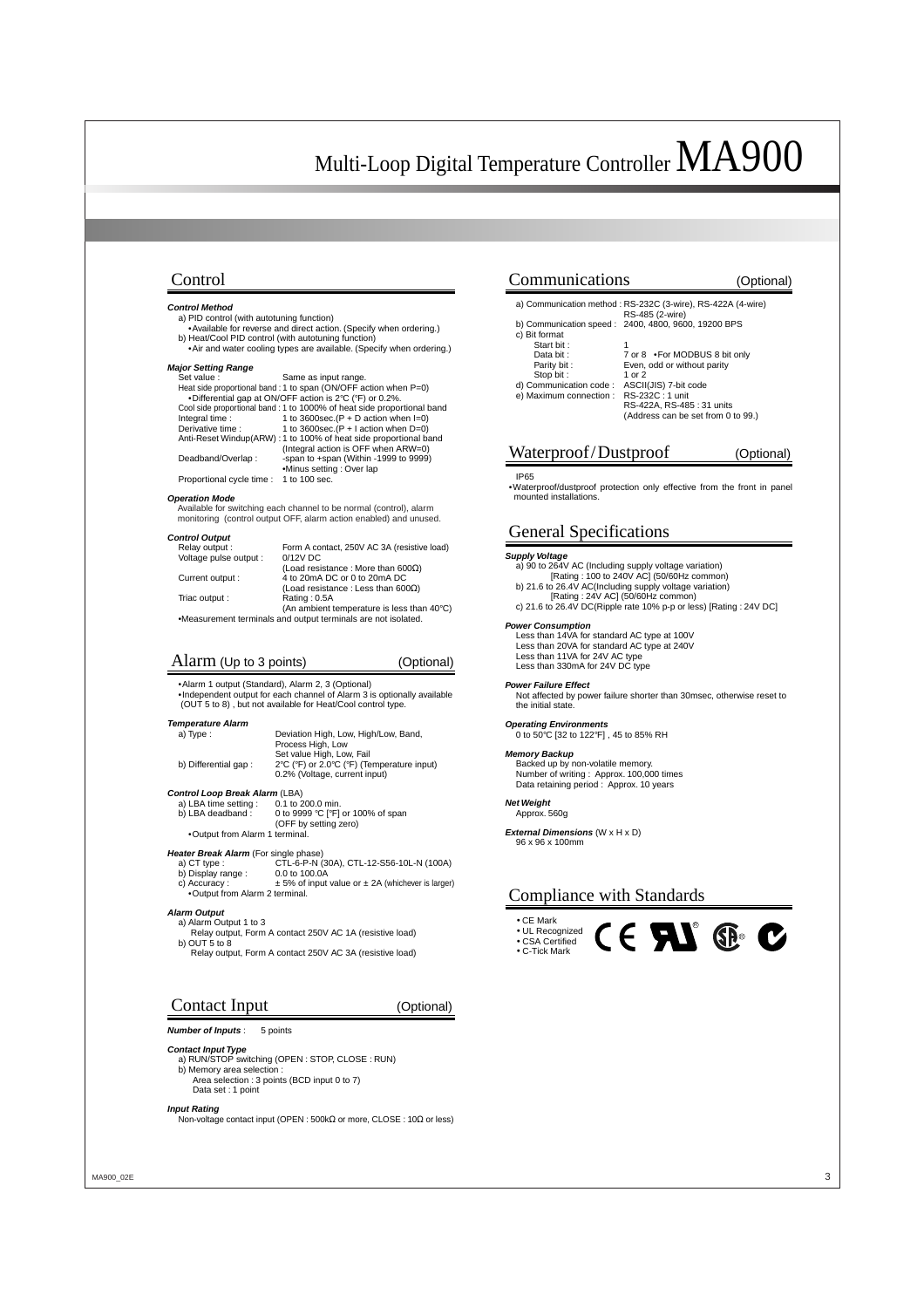# Model and Suffix Code D

| Specifications                                                       | <b>Model and Suffix Code</b>                                                                                                                                                                                                                     |                  |   |  |                            |                            |                      |   |                       |               |        |                                 |                             |                |
|----------------------------------------------------------------------|--------------------------------------------------------------------------------------------------------------------------------------------------------------------------------------------------------------------------------------------------|------------------|---|--|----------------------------|----------------------------|----------------------|---|-----------------------|---------------|--------|---------------------------------|-----------------------------|----------------|
| Model                                                                | MA900                                                                                                                                                                                                                                            | П                | П |  | $\Box - \Box$              |                            | $\Box - \Box * \Box$ |   | $\Box$                | $\Box - \Box$ |        |                                 | $\square$ / $\square$ / $Y$ |                |
| Control method                                                       | PID control with AT (reverse action)<br>PID control with AT (direct action)<br>Heat/Cool PID with AT (water cooling)<br>Heat/Cool PID with AT (air cooling)                                                                                      | F<br>D<br>W<br>Α |   |  |                            |                            |                      |   |                       |               |        |                                 |                             |                |
| Input type                                                           | See Range and Input Code Table                                                                                                                                                                                                                   |                  | П |  |                            |                            |                      |   |                       |               |        |                                 |                             |                |
| Range                                                                | See Range and Input Code Table                                                                                                                                                                                                                   |                  |   |  |                            |                            |                      |   |                       |               |        |                                 |                             |                |
| Control output 1<br>(OUT 1 to 4)                                     | Relay output<br>Voltage pulse<br>DC current: 0 to 20mA<br>DC current: 4 to 20mA<br>Triac output                                                                                                                                                  |                  |   |  | M<br>$\vee$<br>7<br>8<br>т |                            |                      |   |                       |               |        |                                 |                             |                |
| Control output 2 4<br>(OUT 5 to 8)<br>(Control method F, D : Alarm 3 | No output (Only control method F and D)<br>Relay output<br>Voltage pulse<br>DC current : 0 to 20mA (Only control method type W and D)<br>DC current : 4 to 20mA (Only control method type W and D)                                               |                  |   |  |                            | N<br>M<br>$\vee$<br>7<br>8 |                      |   |                       |               |        |                                 |                             |                |
| independent output)                                                  | Triac output                                                                                                                                                                                                                                     |                  |   |  |                            | T.                         |                      |   |                       |               |        |                                 |                             |                |
| Power supply voltage                                                 | 24V AC/DC<br>100 to 240V AC                                                                                                                                                                                                                      |                  |   |  |                            |                            | 3<br>4               |   |                       |               |        |                                 |                             |                |
| Alarm 1 1                                                            | See Alarm 1 Code Table (Standard)                                                                                                                                                                                                                |                  |   |  |                            |                            |                      | П |                       |               |        |                                 |                             |                |
| Alarm 2 1, 2, 3                                                      | No alarm<br>Heater break alarm (CTL-6-P-N)<br>Heater break alarm (CTL-12-S56-10L-N)<br>See Alarm 2 and 3 Code Table                                                                                                                              |                  |   |  |                            |                            |                      |   | N<br>P<br>S<br>$\Box$ |               |        |                                 |                             |                |
| Alarm $31$                                                           | No alarm<br>See Alarm 2 and 3 Code Table                                                                                                                                                                                                         |                  |   |  |                            |                            |                      |   |                       | N<br>$\Box$   |        |                                 |                             |                |
| Contact input                                                        | Not supplied<br>Contact input (RUN/STOP, Area select • Data set)                                                                                                                                                                                 |                  |   |  |                            |                            |                      |   |                       |               | N<br>D |                                 |                             |                |
| Digital communications 3                                             | Not supplied<br>RS-232C (3-wire system: RKC standard)<br>RS-422A (4-wire system: RKC standard)<br>RS-485 (2-wire system: RKC standard)<br>RS-232C (3-wire system : MODBUS)<br>RS-422A (4-wire system: MODBUS)<br>RS-485 (2-wire system : MODBUS) |                  |   |  |                            |                            |                      |   |                       |               |        | N<br>1<br>4<br>5<br>6<br>7<br>8 |                             |                |
| Waterproof/Dustproof                                                 | Not supplied<br>Waterproof/Dustproof protection                                                                                                                                                                                                  |                  |   |  |                            |                            |                      |   |                       |               |        |                                 | N<br>1                      |                |
| Instrument version                                                   | Version symbol                                                                                                                                                                                                                                   |                  |   |  |                            |                            |                      |   |                       |               |        |                                 |                             | $\overline{Y}$ |

1 Alarm output is common to all channels.<br>2 Heater break alarm and communication/contact input cannot be specified on the same hardware.<br>3 Heater break output is not available when either of output 1 or 2 is current output

#### **Range and Input Code Table**

| Thermocouple |
|--------------|
|--------------|

| Input | Code                | Range                      | Input          | Code                                      | Range                            | Input  | Code                     |       |
|-------|---------------------|----------------------------|----------------|-------------------------------------------|----------------------------------|--------|--------------------------|-------|
|       | K<br>01             | 200°C<br>$0 -$             |                | 22<br>۱.                                  | $0.0 - 200.0^{\circ}$ C          |        | тi<br>01                 | $-19$ |
|       | K:02                | 400°C<br>$0 -$             |                | 23<br>J.<br>÷                             | $0.0 - 600.0$ °C                 |        | т<br>02<br>÷             | $-19$ |
|       | $\overline{K}$ : 03 | $0 =$<br>$600^{\circ}$ C   |                | J<br>30                                   | $-199.9 - 600.0^{\circ}C$        |        | Τł<br>03                 | $-1($ |
|       | K:04                | 800°C<br>$0 -$             | 1              | A <sub>1</sub>                            | 800°F<br>0<br>$\qquad \qquad -$  | 1      | T<br>04<br>÷             |       |
|       | κ÷<br>05            | 1000°C<br>$0 -$            | J              | A <sub>2</sub><br>J                       | 1600°F<br>$\Omega$               | Т      | T<br>A <sub>1</sub>      | $-19$ |
|       | 06<br>K:            | 1200°C<br>$0 -$            |                | A <sub>3</sub><br>J                       | 2192°F<br>$0 -$                  |        | Ŧ<br>A2                  | $-10$ |
|       | κ÷<br>07            | 1372°C<br>$0 -$            |                | A6<br>J                                   | 400°F<br>$0 -$                   |        | T<br>A3                  | $-10$ |
|       | K :<br>08           | $-199.9 - 300.0^{\circ}$ C |                | A <sub>9</sub><br>J                       | $-199.9 - 999.9^{\circ}F$        |        | т<br>A4<br>÷             |       |
|       | Κi<br>09            | $0.0 - 400.0$ °C           |                | B <sub>6</sub><br>J                       | $0.0 - 800.0$ °F                 |        | т<br>A <sub>5</sub><br>÷ |       |
|       | $K \nmid 10$        | 800.0°C<br>$0.0 -$         |                | R:<br>01                                  | 1600°C<br>$0 -$                  | W5Re   | W: 01                    |       |
| 1     | K:13                | 100°C<br>$0 -$             | $\overline{2}$ | 02<br>R                                   | $0 -$<br>1769°C                  | /W26Re | W:<br>02                 |       |
| K     | 14<br>Κ÷            | 300°C<br>$0 -$             | R              | 04<br>R                                   | 1350°C<br>$\mathbf 0$            |        | W:<br>A <sub>1</sub>     |       |
|       | 17<br>K             | 450°C<br>$0 -$             |                | A1<br>R                                   | 3200°F<br>0                      |        | 01<br>Α                  |       |
|       | 20<br>κi            | 500°C<br>$0 -$             |                | A2<br>R                                   | 3216°F<br>$0 -$                  |        | 02<br>$\overline{A}$     |       |
|       | 29<br>Κİ            | $0.0 - 200.0^{\circ}$ C    | $\overline{2}$ | S<br>01                                   | 1600°C<br>$0 -$                  | PL II  | 03<br>A                  |       |
|       | 37<br>K :           | 600.0°C<br>$0.0 -$         | S              | S<br>02                                   | 1769°C<br>$0 -$                  |        | Α<br>A <sub>1</sub>      |       |
|       | κ÷<br>38            | 800.0°C<br>$-199.9 -$      |                | $\overline{s}$<br>÷<br>A <sub>1</sub>     | 3200°F<br>$0 -$                  |        | $\overline{A}$<br>A2     |       |
|       | K : A1              | 800°F<br>$0 -$             |                | s<br>A2                                   | 3216°F<br>$0 -$                  |        | U<br>01<br>÷             | $-19$ |
|       | K<br>A2             | 1600°F<br>$0 -$            |                | B<br>01                                   | 1800°C<br>$400 -$                |        | 02<br>U                  | $-19$ |
|       | A <sub>3</sub><br>Κ | 2502°F<br>$\mathbf 0$      | 2<br>B         | 02<br>B                                   | 1820°C<br>$\overline{0}$         | 1<br>U | 03<br>U                  |       |
|       | A4<br>Κ             | 800.0°F<br>0.0             |                | $\overline{\mathsf{B}}$<br>A <sub>1</sub> | 800<br>3200°F                    |        | A <sub>1</sub><br>U      | $-19$ |
|       | A <sub>9</sub><br>K | $20 -$<br>70°F             |                | A2<br>$\overline{\mathsf{B}}$             | 3308°F<br>$0 -$                  |        | A2<br>U                  | $-10$ |
|       | K<br><b>B2</b><br>÷ | 999.9°F<br>$-199.9 -$      |                | Ē<br>01                                   | 800°C<br>$0 -$                   |        | U<br>A <sub>3</sub>      |       |
|       | 01<br>J             | 200°C<br>$0 -$             | E              | E<br>02                                   | 1000°C<br>$0 -$                  |        | 01<br>L                  |       |
|       | J<br>02             | 400°C<br>$0 -$             |                | E<br>A <sub>1</sub><br>÷                  | $0 -$<br>1600°F                  | L      | 02<br>L                  |       |
|       | 03<br>J<br>÷        | $600^{\circ}$ C<br>$0 -$   |                | Ē<br>A2                                   | 1832°F<br>0<br>$\qquad \qquad -$ |        | A1<br>L                  |       |
| 1     | 04                  | 800°C<br>$0 -$             |                | 01<br>Ν<br>÷                              | 1200°C<br>0<br>$\qquad \qquad$   |        | $+A2$<br>L               |       |
| J     | 05<br>J             | 1000°C<br>$0 -$            |                | 02<br>N<br>÷                              | 1300°C<br>0                      |        |                          |       |
|       | 06<br>J             | 1200°C<br>$0 -$            | N              | 06<br>N<br>÷                              | 800.0°C<br>0.0                   |        |                          |       |
|       | 07<br>J             | 300.0°C<br>$-199.9 -$      |                | N : A1                                    | 2300°F<br>$0 -$                  |        |                          |       |
|       | 08<br>J             | $0.0 - 400.0^{\circ}$ C    |                | A2<br>N<br>÷                              | $0 - 2372$ °F                    |        |                          |       |
|       | 09<br>J             | $0.0 - 800.0^{\circ}C$     |                | A <sub>5</sub><br>N<br>÷                  | 999.9°F<br>$0.0 -$               |        |                          |       |
|       | ÷<br>10<br>J        | 450°C<br>$0 -$             |                |                                           |                                  |        |                          |       |

| Thermocouple |                        |                                                 |                     |                                  |                                                          |        |                     |                                                 | <b>RTD</b>       |
|--------------|------------------------|-------------------------------------------------|---------------------|----------------------------------|----------------------------------------------------------|--------|---------------------|-------------------------------------------------|------------------|
| Input        | Code                   | Range                                           | Input               | Code                             | Range                                                    | Input  | Code                | Range                                           | Inp              |
|              | 01<br>K                | $200^{\circ}C$<br>$0 -$                         |                     | 22                               | $-200.0^{\circ}$ C<br>0.0                                |        | T<br>: 01           | $-199.9 - 400.0^{\circ}$ C                      |                  |
|              | 02<br>K                | 400°C<br>$0 -$                                  |                     | 23                               | 0.0<br>$600.0^{\circ}$ C<br>$\qquad \qquad \blacksquare$ |        | T<br>02             | $-199.9 - 100.0^{\circ}$ C                      |                  |
|              | 03<br>ĸ                | 600°C<br>$0 -$                                  |                     | 30                               | $-199.9$<br>600.0°C<br>$\overline{\phantom{m}}$          |        | т<br>03             | 200.0°C<br>$-100.0$<br>$\overline{\phantom{m}}$ |                  |
|              | 04<br>Κ                | 800°C<br>$0 -$                                  | 1                   | A <sub>1</sub>                   | $0 -$<br>800°F                                           |        | т<br>04             | 0.0<br>350.0°C<br>$\qquad \qquad -$             |                  |
|              | 05<br>κ                | 1000°C<br>$0 -$                                 | J                   | A2                               | $0 -$<br>1600°F                                          | т      | A <sub>1</sub>      | $-199.9$<br>752.0°F<br>$\qquad \qquad -$        |                  |
|              | 06<br>κ                | $0 -$<br>1200°C                                 |                     | A <sub>3</sub>                   | $0 -$<br>2192°F                                          |        | A2                  | $-100.0 - 200.0$ °F                             |                  |
|              | 07<br>κ                | $0 -$<br>1372°C                                 |                     | A <sub>6</sub>                   | $0 -$<br>400°F                                           |        | A <sub>3</sub>      | $-100.0$<br>400.0°F<br>$\overline{\phantom{m}}$ |                  |
|              | 08<br>K :              | 300.0°C<br>$-199.9 -$                           |                     | A <sub>9</sub>                   | $-199.9$<br>$-999.9^{\circ}F$                            |        | T<br>A4             | 450.0°F<br>0.0<br>$\qquad \qquad -$             |                  |
|              | 09<br>ĸ                | $0.0 -$<br>400.0°C                              |                     | B <sub>6</sub>                   | 0.0<br>800.0°F<br>$\hspace{0.1mm}-\hspace{0.1mm}$        |        | T<br>A <sub>5</sub> | 0.0<br>752.0°F<br>$\qquad \qquad$               |                  |
|              | K<br>10<br>÷           | 0.0<br>800.0°C<br>$\overline{\phantom{0}}$      |                     | $\mathsf{R}$<br>01               | $0 -$<br>1600°C                                          | W5Re   | W<br>01             | $0 -$<br>2000°C                                 | Pt1              |
|              | 13<br>ĸ<br>÷           | 100°C<br>$0 -$                                  | $\overline{2}$      | $\mathsf{R}$<br>02               | $0 -$<br>1769°C                                          | /W26Re | W<br>02             | $0 -$<br>2320°C                                 |                  |
| K            | 14<br>ĸ                | 300°C<br>$0 -$                                  | R                   | 04<br>R                          | $0 -$<br>1350°C                                          |        | W<br>A <sub>1</sub> | 4000°F<br>$\Omega$                              |                  |
|              | 17<br>κ                | $0 -$<br>450°C                                  |                     | R<br>A <sub>1</sub>              | 3200°F<br>$0 -$                                          |        | 01<br>A             | 1300°C<br>$0 -$                                 |                  |
|              | 20<br>κ                | 500°C<br>$\Omega -$                             |                     | R<br>A <sub>2</sub>              | 3216°F<br>$0 -$                                          |        | 02<br>Α             | 1390°C<br>$\Omega -$                            |                  |
|              | 29<br>Κ                | 200.0°C<br>0.0<br>$-$                           |                     | S<br>01                          | 1600°C<br>$0 -$                                          | PL II  | 03<br>A             | 1200°C<br>$0 -$                                 |                  |
|              | $\overline{37}$<br>K : | 0.0<br>600.0°C                                  | $\overline{2}$<br>S | 02<br>s                          | 1769°C<br>$0 -$                                          |        | A1<br>A             | 2400°F<br>$0 -$                                 |                  |
|              | 38<br>ĸ                | $-199.9$<br>800.0°C<br>$\overline{\phantom{0}}$ |                     | S<br>A <sub>1</sub>              | $0 -$<br>3200°F                                          |        | A2<br>A             | $0 -$<br>2534°F                                 |                  |
|              | : A1<br>κ              | 800°F<br>$0 -$                                  |                     | S<br>A2                          | 3216°F<br>$\Omega -$                                     |        | 01<br>U             | $-199.9$<br>$600.0$ °C<br>$\qquad \qquad -$     |                  |
|              | A2<br>κ                | $0 -$<br>1600°F                                 |                     | B<br>01                          | 400<br>1800°C                                            |        | 02<br>U             | $-199.9$<br>100.0°C<br>$\overline{\phantom{m}}$ |                  |
|              | A <sub>3</sub><br>κ    | $0 -$<br>2502°F                                 | $\overline{2}$<br>B | 02<br>B                          | $0 -$<br>1820°C                                          | Ù      | 03<br>U             | 0.0<br>400.0°C<br>$\qquad \qquad -$             |                  |
|              | A4<br>ĸ                | 800.0°F<br>0.0                                  |                     | $\overline{B}$<br>A <sub>1</sub> | 3200°F<br>800                                            |        | A <sub>1</sub><br>U | $-199.9$<br>999.9°F                             |                  |
|              | A9<br>κ                | 20<br>70°F                                      |                     | A2<br>B                          | 3308°F<br>$0 -$                                          |        | A2<br>U             | 200.0°F<br>$-100.0$<br>$\qquad \qquad$          |                  |
|              | <b>B2</b><br>Κ         | $-199.9$<br>999.9°F<br>$\qquad \qquad -$        |                     | E<br>01                          | $0 -$<br>800°C                                           |        | A <sub>3</sub><br>U | 0.0<br>999.9°F                                  |                  |
|              | 01                     | $0 -$<br>200°C                                  | E                   | Е<br>02                          | 1000°C<br>$0 -$                                          |        | 01                  | $0 -$<br>400°C                                  | JPt <sup>-</sup> |
|              | 02                     | 400°C<br>$0 -$                                  |                     | E<br>A <sub>1</sub>              | $0 -$<br>1600°F                                          |        | 02                  | 800°C<br>$0 -$                                  |                  |
|              | 03                     | 600°C<br>$0 -$                                  |                     | E<br>A2                          | 1832°F<br>$0 -$                                          |        | A <sub>1</sub>      | 800°F<br>$\Omega$<br>$\overline{\phantom{m}}$   |                  |
|              | 04                     | 800°C<br>$0 -$                                  |                     | N<br>01                          | $0 -$<br>1200°C                                          |        | $+A2$<br>L          | 1600°F<br>$0 -$                                 |                  |
| 1            | 05                     | 1000°C<br>$0 -$                                 |                     | 02<br>N                          | 1300°C<br>$\Omega -$                                     |        |                     |                                                 |                  |
| J            | 06                     | 1200°C<br>$0 -$                                 | N                   | 06<br>N                          | 800.0°C<br>0.0<br>$\qquad \qquad \blacksquare$           |        |                     |                                                 |                  |
|              | 07<br>U÷               | $300.0^{\circ}$ C<br>$-199.9 -$                 |                     | A1<br>N                          | 2300°F<br>$\Omega$<br>$\overline{\phantom{a}}$           |        |                     |                                                 |                  |

| ᇿ      |                                              |                                                 |
|--------|----------------------------------------------|-------------------------------------------------|
| Input  | Code                                         | Range                                           |
|        | 01                                           | 649.0°C<br>$-199.9$                             |
|        | 02<br>D                                      | $200.0$ °C<br>$-199.9$                          |
|        | D<br>03                                      | 50.0°C<br>$-100.0$                              |
|        | $\overline{D}$ : 04                          | 100.0°C<br>$-100.0$<br>$\overline{\phantom{0}}$ |
|        | $\frac{1}{2}$ 05<br>D                        | 100.0°C<br>$-100.0 -$                           |
|        | $\overline{\mathsf{D}}$<br>$\frac{1}{2}$ 06  | $50.0^{\circ}$ C<br>$0.0\,$                     |
|        | D<br>t<br>07                                 | 100.0°C<br>0.0                                  |
|        | D<br>08                                      | 200.0°C<br>$0.0\,$                              |
|        | $\overline{\mathsf{D}}$<br>F<br>09           | 300.0°C<br>0.0                                  |
| Pt100  | $\overline{\mathsf{D}}$<br>$\overline{1}$ 10 | 500.0°C<br>0.0<br>$\overline{\phantom{0}}$      |
|        | I<br>D<br>$\overline{A1}$                    | 999.9°F<br>$-199.9$                             |
|        | ī<br>D<br>A2                                 | 400.0°F<br>$-199.9$<br>-                        |
|        | ō<br>ĩ<br>A3                                 | 200.0°F<br>$-199.9$                             |
|        | Ŧ<br>$A\bar{A}$<br>D                         | $100.0^{\circ}$ F<br>$-199.9$                   |
|        | D<br>: A5                                    | $300.0^{\circ}$ F<br>$-100.0$<br>—              |
|        | D<br>: A6                                    | 100.0°F<br>0.0<br>÷                             |
|        | $\frac{1}{2}$ A7<br>D                        | 200.0°F<br>$0.0\,$                              |
|        | D<br>A8                                      | 400.0°F<br>$0.0\,$                              |
|        | Đ<br>Ţ<br>A <sub>9</sub>                     | 500.0°F<br>0.0<br>-                             |
|        | P<br>01                                      | $-649.0^{\circ}$ C<br>$-199.9$                  |
|        | $\overline{\mathsf{P}}$<br>02<br>î.          | $200.0$ °C<br>$-199.9$                          |
|        | $\overline{\mathsf{P}}$<br>т<br>03           | $50.0^{\circ}$ C<br>$-100.0$                    |
| JPt100 | $\overline{\mathsf{P}}$<br>04                | $100.0^{\circ}$ C<br>$-100.0$                   |
|        | P<br>05                                      | $-100.0$<br>200.0°C                             |
|        | $\overline{\mathsf{P}}$<br>Ŧ<br>06           | $50.0^{\circ}$ C<br>0.0                         |
|        | P<br>ŗ<br>07                                 | 100.0°C<br>0.0                                  |
|        | $\overline{P}$<br>: 08                       | 200.0°C<br>0.0                                  |
|        | P<br>09                                      | $300.0^\circ C$<br>$0.0\,$                      |
|        | P<br>10                                      | 500.0°C<br>0.0                                  |
|        |                                              |                                                 |

| Voltage DC |  |
|------------|--|
|------------|--|

| Input           | Code       | Range        |
|-----------------|------------|--------------|
|                 | $^{\circ}$ | 100.0        |
| 10 <sub>V</sub> | 5          | 100.0<br>ሰ በ |
|                 |            | 100 O        |

1 Type K, J, T and U input : Accuracy is not guaranteed less than -100.0°C (-158.0°F)<br>2 Type R, S and B input : Accuracy is not guaranteed between 0 to 399°C (0 to 799°F)<br>3 DC voltage input can be used for the input of 0 t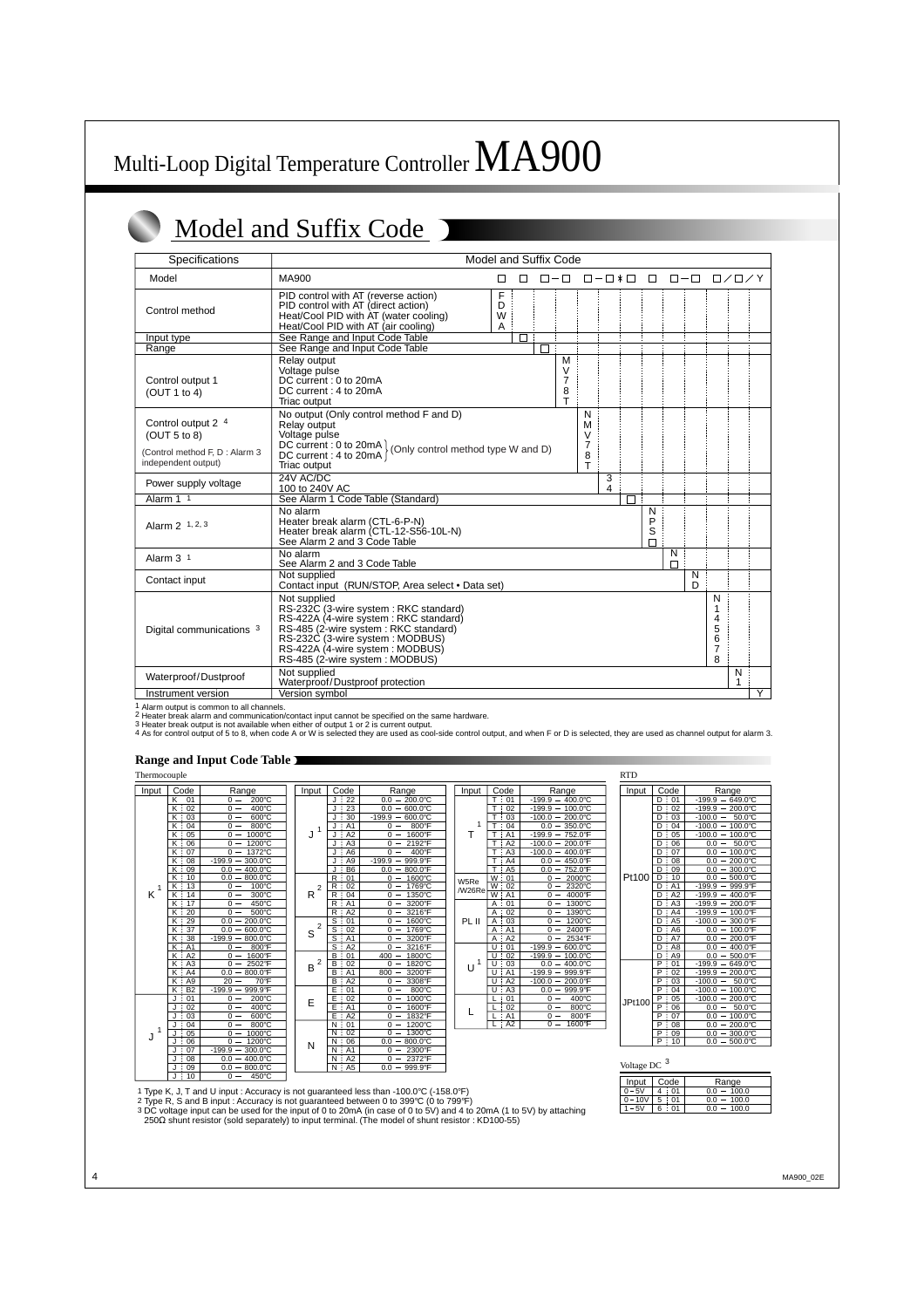#### **Alarm 1 Code Table**

| Code | Type                           |
|------|--------------------------------|
|      | <b>Deviation High</b>          |
| в    | Deviation Low                  |
| C    | Deviation High/Low             |
|      | <b>Band Alarm</b>              |
| F    | Deviation High with Alarm Hold |

| Code | Type                               |
|------|------------------------------------|
|      | Deviation Low with Alarm Hold      |
| G    | Deviation High/Low with Alarm Hold |
| н    | Process High                       |
|      | Process Low                        |
|      | Process High with Alarm Hold       |

| Code | Type                        |
|------|-----------------------------|
|      | Process Low with Alarm Hold |
| м    | FAIL                        |
| R    | Loop break alarm (LBA)      |
|      | Set value High              |
| w    | Set value Low               |

1 Loop break alarm is not available for Heat/Cool PID control type.

#### **Alarm 2 and 3 Code Table**

| Code | Type                           | 50 |
|------|--------------------------------|----|
|      | Deviation High                 |    |
|      | <b>Deviation Low</b>           | G  |
|      | Deviation High/Low             | ۲  |
|      | <b>Band Alarm</b>              |    |
|      | Deviation High with Alarm Hold | ĸ  |

| Code | Tvpe                               |
|------|------------------------------------|
|      | Deviation Low with Alarm Hold      |
| G    | Deviation High/Low with Alarm Hold |
|      | Process High                       |
|      | Process Low                        |
|      | Process High with Alarm Hold       |

| Code | Type                        |
|------|-----------------------------|
|      | Process Low with Alarm Hold |
| м    | FAIL                        |
|      | Set value High              |
| W    | Set value Low               |

#### **Accessory**

Current transformer for heater break alarm CTL-6-P-N (0 - 30A) CTL-12-S56-10L-N (0 - 100A)

Shunt resistor for DC current input KD100-55